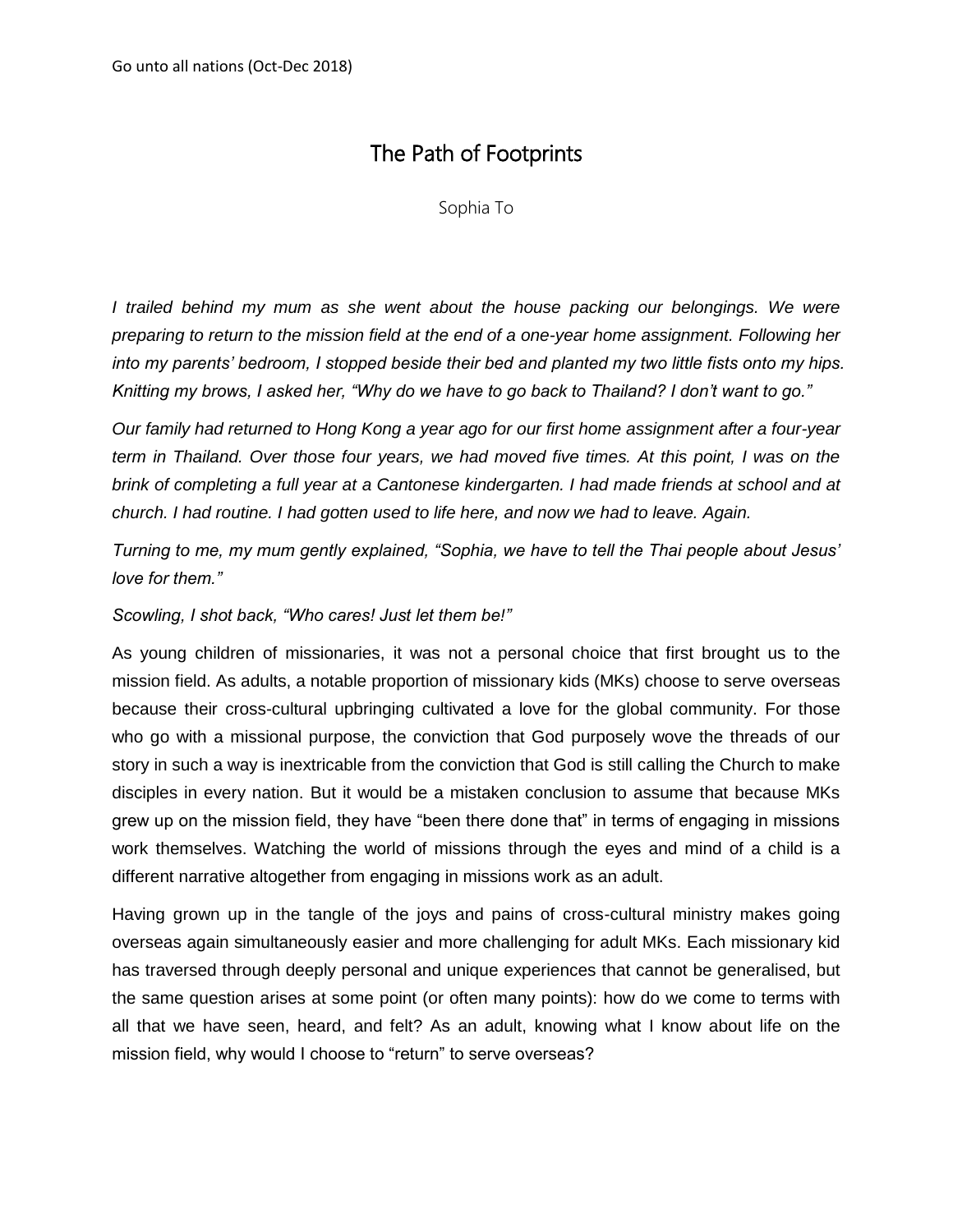As with all of life, the response to the question, *Why go (back)?*, is multidimensional. There is at least a pragmatic dimension, a very emotional one, and, incontestably, a spiritual one.

## **A Pragmatic Starting Point**

Pragmatically speaking, MKs are often well-suited for such a lifestyle. Please don't get me wrong: MKs did *not* receive an extra dose of adaptability in our DNA. Not all MKs have a naturally adventurous personality. Not all MKs share a love of foreign languages. Adapting was a survival mechanism children had to consciously and subconsciously learn in the face of exposure. Having lived amongst multiple cultures, it became a basic understanding that there are many viable ways to cope with life in different circumstances.

My mum still keeps a couple cookbooks she was given at field conferences. The recipes were compiled by ladies in our mission organisation and include tips on how to substitute ingredients one may not find on the field with local ingredients, or how to make it yourself from scratch (things like mayonnaise). Most people are used to running to the store to buy a basic product in their home country, and feel unsettled when they cannot do so in the host country. MKs have had a life-time to get used to the idea that many things will not be available to us. We have learnt to adapt quickly to other options and thrive when we recognise the ways of local resourcefulness. The tasks do not become easier, but accepting the differences does. The mental block of "otherness" is not as impermeable a barrier for those who grew up multiculturally.

In terms of the pragmatics of missions work, MKs have had exclusive backstage passes to the programme. Perhaps it is true that, because we grew up on the mission field, MKs are less likely to carry an unrealistically idealised picture of both the rewards and the costs of working on the mission field. As aforementioned, having a close-up view is not the same as being responsible for the work yourself. Nevertheless, children are keen observers. While our parents each have different areas of expertise and styles of interpersonal connection, a uniform ideal that people expect from missionaries is "fruitfulness". I am talking about the expectation that the fruit of their labour be presented in numbers and events or projects. If I have learnt anything about ministry, it is that "fruit" cannot be conjured according to a schedule. Simply put, transformation is not the work of human hands. Neither can it be measured by human statistics.

Many of us have watched our parents spend years establishing relationships with people in a community. We have tagged along with them visiting church members in factory dormitories and wooden shacks, or waited at home as they made prison visits. My sister and I have seen our dad leave the house and get escorted into the pickup of an angry gang of men (they had a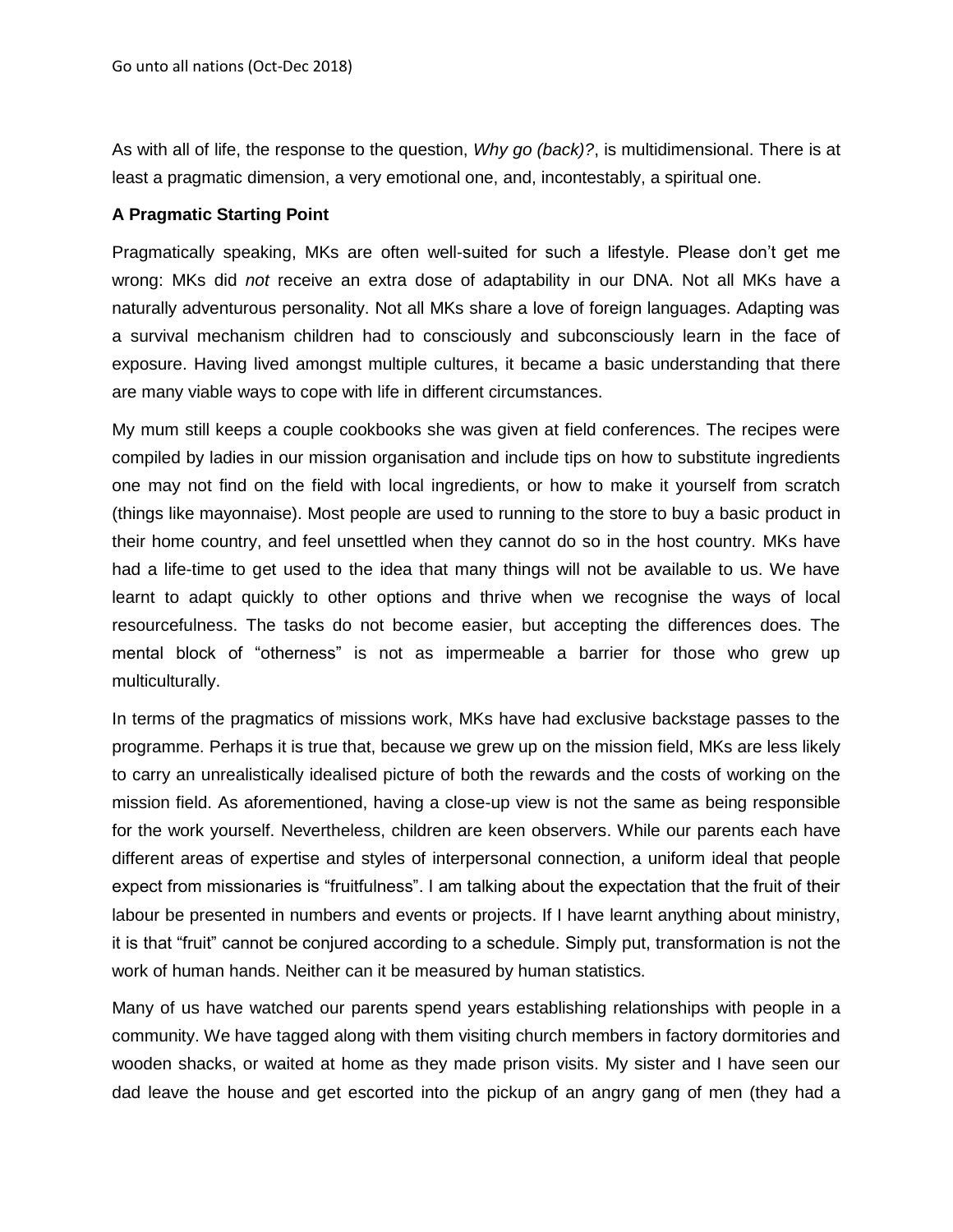dispute with a church member) and not know whether Dad would come home alive. We have been sent upstairs to our bedrooms countless times as church members show up at our house unannounced seeking counsel. We have passed long hours at church as our parents spent time with people studying the Bible, in discipleship, and planning outreach. We have been involuntarily recruited to sing, dance and decorate for the Christmas evangelistic outreaches. We have prayed together over the dining table for God to come through and break unbroken ground.

Because we were there, we witnessed that the returns of our parents' investments were not always tangible. We saw that things often do not turn out the way we expect them to, and especially not *when* we expect them to. But because we were there, we know that the work does not begin nor end with us. Yes, I mean that God brought change and provision where we thought impossible. I also mean that the Church's commission is not complete. We have not fulfilled our responsibility to proclaim the gospel of Jesus Christ. We saw that clearly as we followed our parents overseas and back. After all these years, the harvest is still waiting for more workers.

### **Emotional Ties**

Another push-and-pull force in our consideration of returning to the mission field lies in the emotional dimension. Emotions are present in our every moment, whether we acknowledge them or not. Standing on the seashore looking back out at the ocean of our past, the sea breeze brings us memories of sunshine, and memories of sink-or-swim scenarios. The tide will at times sweep up onto shore treasure chests of beautiful jewels, things that enriched our lives; and at times it will sweep up shipwrecks, things that broke us.

It is a very common response among MKs to say that the most painful part of their experience is all of the goodbyes they have had to say. Perhaps the most hurtful misconception about the MK life is that "it gets easier every time". False. It usually gets harder. In the words of my dear friends, it gets harder to keep your heart tender and open to building new relationships, knowing full well that you are opening yourself up once again to the heartache of parting. We are richer for these friendships, yet the pain is a sorrow we bear.

Saying goodbye is intricately tied to the loss of a sense of belonging. This could encompass saying goodbye to a place, to familiarity, to a way of life, and of course to people. A missionary family therapist, who was an MK herself, said that from the first time you leave a place, you never one hundred percent belong anywhere again. You don't even have to be the one moving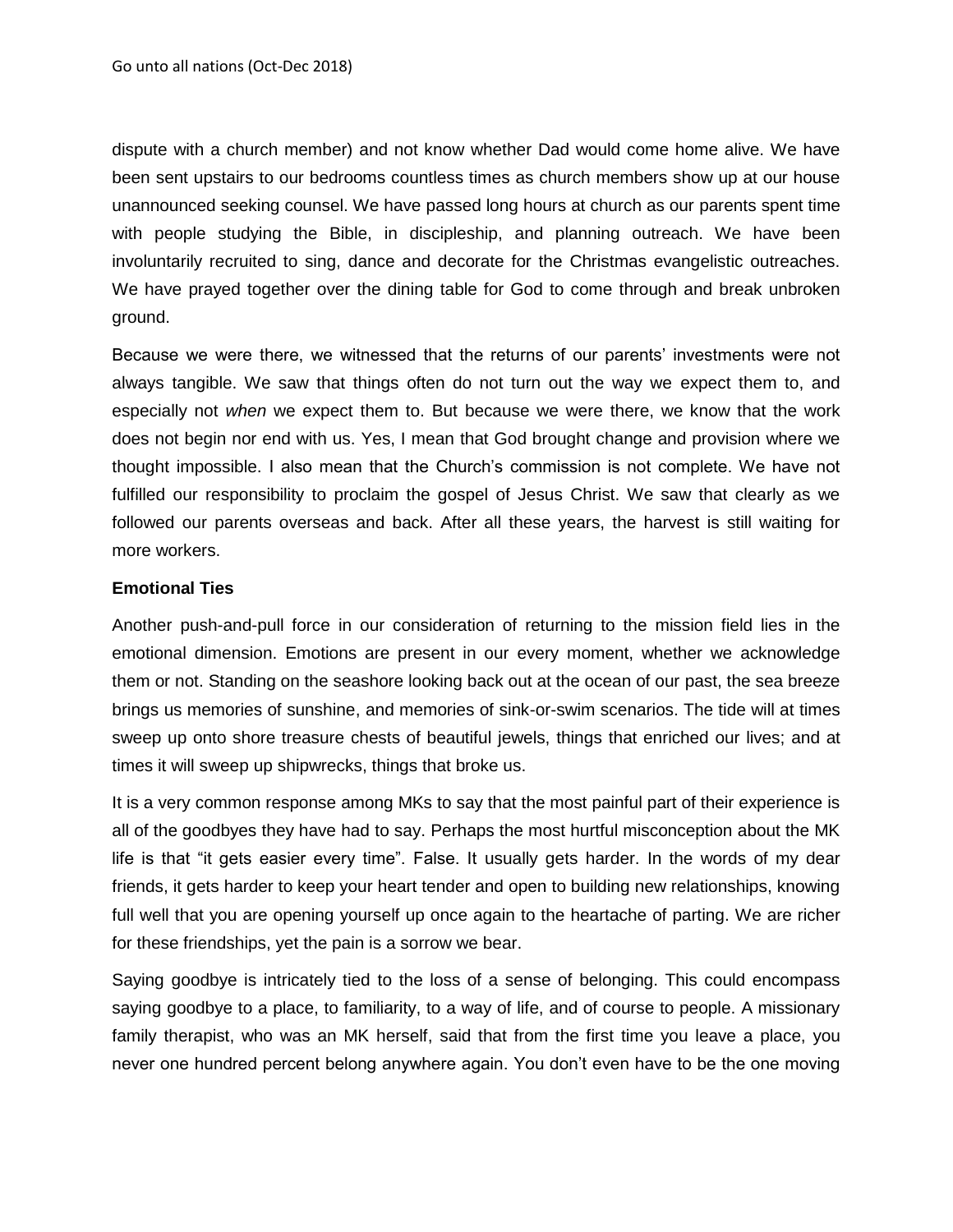away; when someone who knows you and understands you leaves, they take a part of your sense of belonging away with them.

A sense of rootlessness can taunt our desire for stability. Therefore, no matter how many hurdles stand in the way, it is wholesome to seek a new sense of belonging wherever we are. There is a beauty in becoming connected with another people. For MKs who seek to return overseas, it is likely the case that they love this kind of connection. Though we will never fully identify as being local in a host culture, and at the same time we are losing more and more commonalities with our circles of friends back home, the boundaries of "otherness" is more permeable to us because we are "other" (living in a perpetual third culture). This may be a factor in why some MKs would willingly re-enter a lifestyle that brought them so much pain – because in it we were able to build, paradoxically, a sense of belonging.

#### **The Bottom Line**

However, if we choose to return to the mission field for primarily pragmatic and emotional reasons (e.g., because we are deemed capable, for enjoyment, for comfort), you should challenge us. In a conversation on this topic with two of my good friends, who also grew up as MKs, I asked them, "Do you think we're drawn to the field because, in all its alien-ness and otherness, it is actually our comfort zone? Are we simply returning to our comfort zone that just happens to be located within a highly uncomfortable zone?" Without hesitation, they very honestly said, "It's not wrong for us to be drawn back to the mission field because we have a love for the life and people there. The question is, would you be willing to stay [in your home country] if that is what God tells you to do?"

It is not a case of where we go or what we do; if it is, we will constantly be restless. It comes down to obedience to the Lord our God. If He is not our Lord, if we personally do not believe with all our hearts that He is the Way, the Truth, and the Life, then we will not follow, no matter what the calling is.

We could possess all the know-how and be willing to embrace the lifestyle for better and for worse, but that does not define where we should go and what we should do. Who knows what we will fulfill, what accomplishment we will achieve – this is not the point when we are to count whatever gain we had as loss for the sake of Christ. If we step into service with "achievement" as our objective, we will always be disappointed. Did those early missionaries who set sail for the other side of the world but lost their lives to diseases contracted on the ship not fulfill their calling? Did our parents fail their objective when they did not convert half the neighbourhood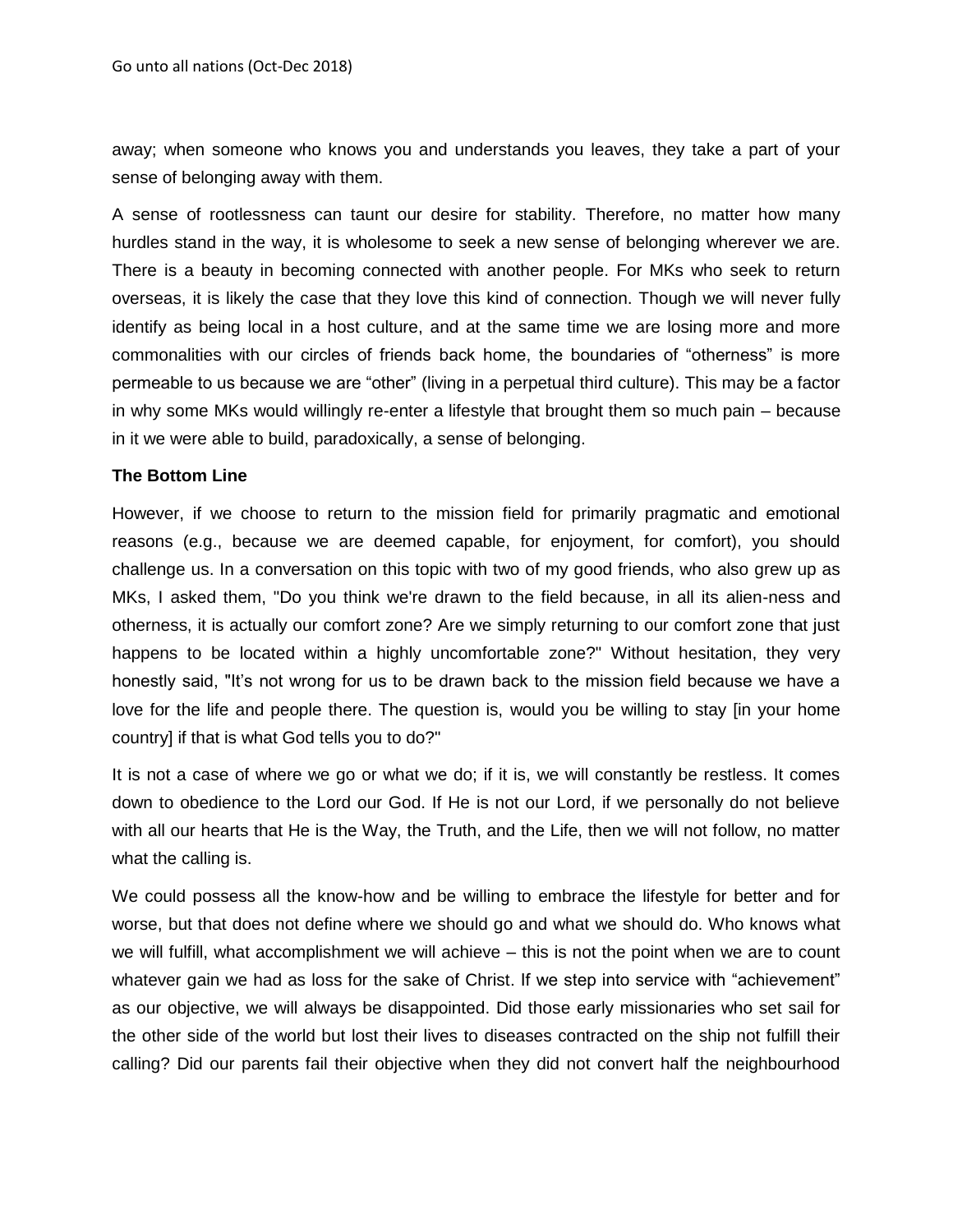and bring them into the church? No. We are called to fulfill our obedience and love to our Lord in each moment.

We go because we have seen with our own eyes that we still face a task unfinished. We go because God's salvation has not been proclaimed to the ends of the earth, because we have heard that people are still seeking the truth, but have not been told about the hope that is found in Jesus Christ alone. We go because we love and are loved by the One who's Name we bear, the God who commissioned the Church to go.

When it comes down to these things, it does not depend on us being MKs, or whether we go overseas or out into a first-world marketplace. It depends on our obedience to God and our love for the lost.

## **Get Ready, Get Steady**

Now that I myself and a few of my MK peers are preparing to go to the mission field, there is a healthy need to understand how our heritage has shaped and equipped us to be a part of the global Church's efforts to go serve the nations. In the same conversation with my two friends, they insightfully noted that currently, most of the training and orientation for overseas workers are geared towards cross-cultural training for people who have not lived extensively in other cultures. This places cross-culturally bred MKs in a bit of a conundrum, mainly because we do not relate to a dichotomy of "home vs. field".

Instead, we come with many tangled memories and loose ends from our past cross-cultural experiences. We would benefit from support in ironing these out. When we arrive on the mission field, we will still experience culture shock; we are not immune. We will struggle with language learning, with cultural faux pas, with building relationships, with maintaining a strong walk with God.

Aside from the basic need for spiritual covering and fellow warriors in the spiritual battle, perhaps one of our greatest needs is to stay connected with people who understand our complex heritage. Another one of my MK friends asked me recently, "Do you have someone in the place where you will be serving who understands your MK background?" This is not something we can take for granted or depend on, but it would definitely help to have people we can communicate with regularly about how we are coping with past and present challenges. The enemy will attack our vulnerabilities, particularly on the frontlines of the mission effort. We must train diligently for the fight.

In the end, our personal relationship with Jesus makes the difference. We will face joy and we will face suffering. When we understand that we are called to both joy and suffering as followers